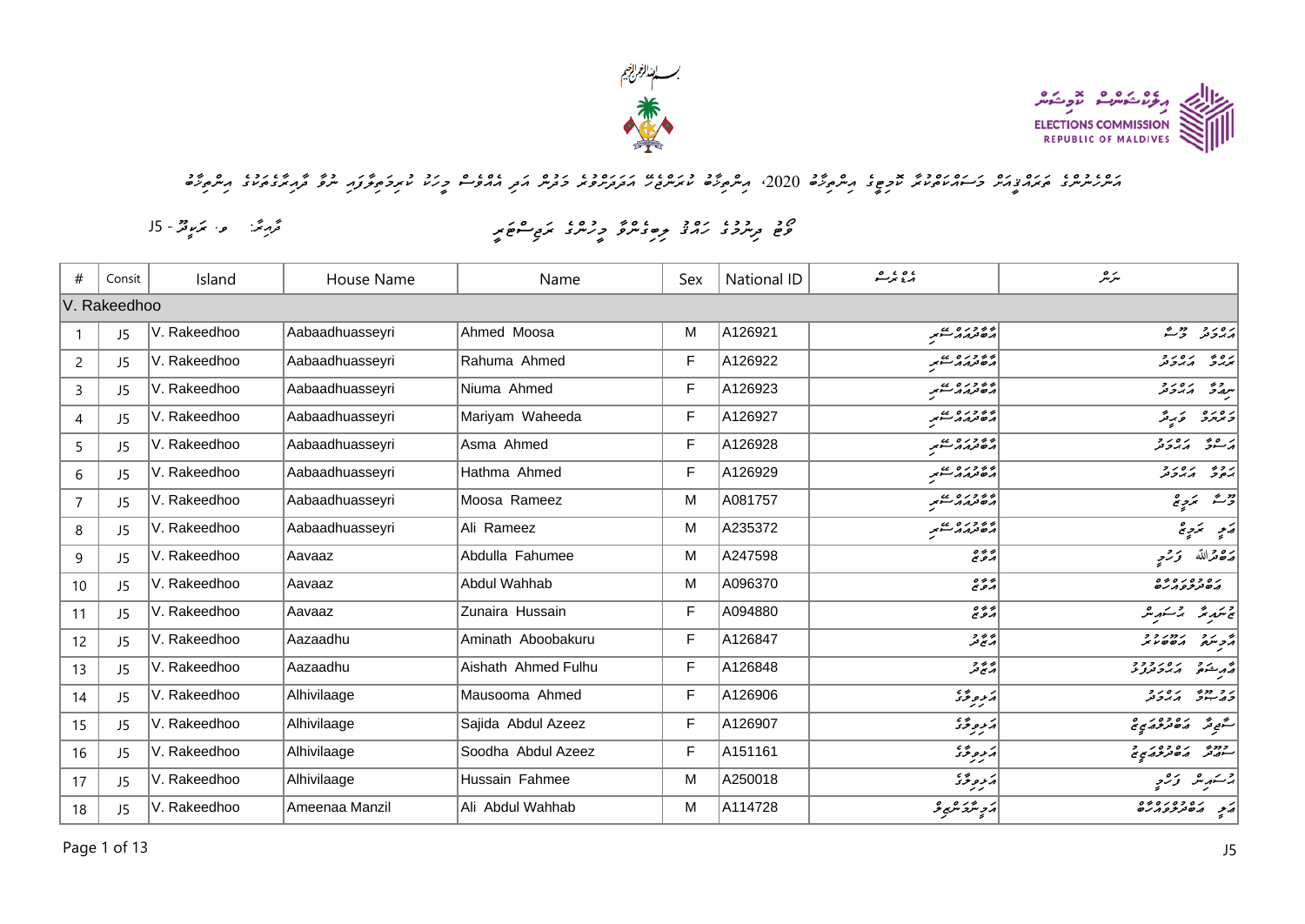



| 19 | J5             | V. Rakeedhoo | Anoanaage         | Rizna Umar Manik        | F  | A126861 | ىر جو پىرى                               | برج نثر المكافحة مرتد                                  |
|----|----------------|--------------|-------------------|-------------------------|----|---------|------------------------------------------|--------------------------------------------------------|
| 20 | J5             | V. Rakeedhoo | Anoanaage         | Khadeeja Ahmed          | F  | A126823 | ىر جويۇ <sub>چ</sub>                     | تزمرقح كمكرور                                          |
| 21 | J <sub>5</sub> | V. Rakeedhoo | Araakuri          | Ahmed Sinan             | M  | A126836 | ر پرتامبر                                | رەرو سەئىر                                             |
| 22 | J5             | V. Rakeedhoo | Araakuri          | Aslam Sinan             | М  | A155035 | رَ پُرْمَ سِ                             | أرَ عَجَرْ وَالْمُسِيرِ                                |
| 23 | J5             | V. Rakeedhoo | Araakuri          | Hussain Dawood          | М  | A153067 | لأنزو                                    | جر کے مرکز میں محمد تر ک                               |
| 24 | J5             | V. Rakeedhoo | Araakuri          | Arifa Mohamed           | F. | A126148 | ر پر د                                   | ړ پرورورو                                              |
| 25 | J5             | V. Rakeedhoo | Araakuri          | Amaany Hussain          | F  | A251498 | لأعمام                                   | ئەۋسى بۇ سىربىر                                        |
| 26 | J5             | V. Rakeedhoo | Athireege         | Ismail Ibrahim          | М  | A126912 | لرَمو مرِيح                              | أرعونمو وعدو                                           |
| 27 | J5             | V. Rakeedhoo | Athireege         | Hassan Ibrahim          | М  | A126913 | لهزموسير                                 | ئەسەش مەھەرد                                           |
| 28 | J5             | V. Rakeedhoo | Athireege         | Adila Ibrahim           | F  | A126914 | لهزموسير                                 | ړٌمردٌ دِ صُدَّرِ دُ                                   |
| 29 | J5             | V. Rakeedhoo | Athireege         | Thahmeena Ibrahim       | F. | A126915 | لرَمو مرِ ئُهِ                           | برە ئۆر ۋ<br>ە ئەرىپە ئىگە                             |
| 30 | J5             | V. Rakeedhoo | Athireege         | Imran Ibrahim           | м  | A126916 | لرَمو مرِ ئُهِ                           | أروبر شه موسيق                                         |
| 31 | J5             | V. Rakeedhoo | Athireege         | Ibrahim Umaru           | м  | A126917 | لهزموسير                                 |                                                        |
| 32 | J5             | V. Rakeedhoo | <b>Beach Rest</b> | Ali Zareer              | М  | A075298 | ھ گھ مرے ہے                              | ړې پرېژ                                                |
| 33 | J5             | V. Rakeedhoo | Benhaage          | Aishath Ahmed           | F  | A082664 | ه و و ء<br>ھىرىرى                        | وكرمشكم وكالروفر                                       |
| 34 | J5             | V. Rakeedhoo | Benhaage          | Khadeeja Mohamed Manik  | F. | A061237 | ې ۵ پرې<br>چ <b>ې</b> ترنې               | ترىرى ئىسكە ئەرەبىر                                    |
| 35 | J5             | V. Rakeedhoo | Benhaage          | Shareefa Mohamed Maniku | F  | A126858 | ې ۵ پرې<br>خ <i>ه مربر</i> <sub>کړ</sub> | كالمحامرة والمتحافرة المرار                            |
| 36 | J5             | V. Rakeedhoo | Benhaage          | Zulaikha Mohamed        | F  | A126859 | ې ه پرې<br>حامرتر <sub>ۍ</sub>           | و رە ر د<br><i>د ب</i> رگرىر<br>چ ئۇ م <sup>ەش</sup> ر |
| 37 | J <sub>5</sub> | V. Rakeedhoo | Benhaage          | Tholhath Hussain        | М  | A247947 | ې ۵ پرې<br>ح <i>امرب</i> ري              | برەرد دىسر                                             |
| 38 | J5             | V. Rakeedhoo | Benhaage          | Misthoh Hussain         | М  | A247949 | ې ه پرې<br>خ <i>ه مرگ</i>                | وجوده برسكريش                                          |
| 39 | J5             | V. Rakeedhoo | <b>Big Fish</b>   | Ahmed Siraj             | м  | A126825 | ھوتور میں                                | برەر ئەسىرتى                                           |
| 40 | J5             | V. Rakeedhoo | <b>Big Fish</b>   | Ameena Hassan           | F. | A144285 | ھ ئۇ پەيشە                               | ړ <sub>چ</sub> ی پرسکر                                 |
| 41 | J5             | V. Rakeedhoo | <b>Brazil</b>     | Ibrahim Zameer          | М  | A107070 | صمر ہو عر                                | رە ئرىر ئىن ئى                                         |
| 42 | J5             | V. Rakeedhoo | <b>Brazil</b>     | Ahmed Zailam Zameer     | M  | A278220 | صمر یبر عمر<br>                          | גפציג התוכל הקיל                                       |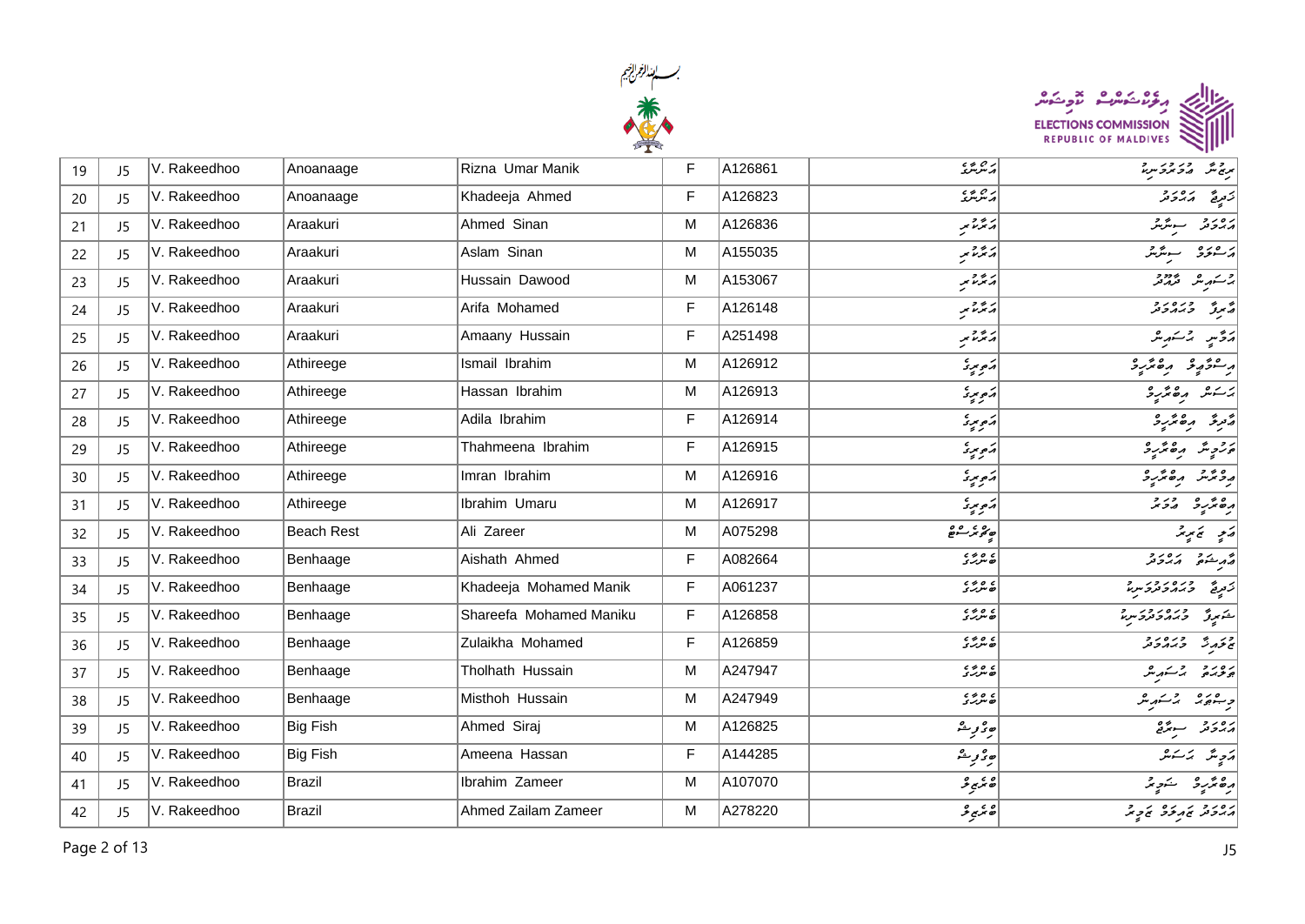



| 43 | J5             | V. Rakeedhoo | Dhilbahaaruge  | Ameena Ahmed           | F  | A122553 | ه در ۶ و ۷<br>درگر <i>ه ر</i> برو   | ړَ په پرورو                                              |
|----|----------------|--------------|----------------|------------------------|----|---------|-------------------------------------|----------------------------------------------------------|
| 44 | J5             | V. Rakeedhoo | Dhilshaadhuge  | Abdul Razzaq Adam      | М  | A096369 | د 9 رگ و <sup>2</sup>               | ر ه و ه ر ه د ه<br>پره تر بر بر بر ن<br>پور ہ<br>پر تعری |
| 45 | J5             | V. Rakeedhoo | Dhilshaadhuge  | Adam Shifau            | м  | A126877 | د 9 مئ <sup>و</sup> 7 دی            | وره جوړه<br>م <i>رود</i> جوړه                            |
| 46 | J5             | V. Rakeedhoo | <b>Dhoadhi</b> | Mohamed Zareer         | М  | A112273 | م<br>تومر                           | دیرہ در دیں ہے                                           |
| 47 | J5             | V. Rakeedhoo | Dorency Villa  | Hussain Zareer         | M  | A085968 | } ئەنگەسى <sub>ۋ</sub> رتىر         | 2سكىرىش ئىمپەنتى                                         |
| 48 | J <sub>5</sub> | V. Rakeedhoo | Dorency Villa  | Ilhama Mohamed         | F. | A153020 | } ئەير مىس <sub>وم</sub> ۇ          | دوره وره دو                                              |
| 49 | J5             | V. Rakeedhoo | Dorency Villa  | Mohamed Hussain        | M  | A052465 | } ئەنگەسى <sub>ۋ</sub> ىر           | ورەرو چەكەش                                              |
| 50 | J5             | V. Rakeedhoo | Dorency Villa  | Moosa Hussain          | М  | A025794 | } ئەنگەسى <sub>ۋ</sub> ر            | وحث برستهريش                                             |
| 51 | J5             | V. Rakeedhoo | Dorency Villa  | Abdulla Zareer         | М  | A249633 | } ئەنگەسىرىدىگە                     | رەقراللە ىم بېرىمە                                       |
| 52 | J5             | V. Rakeedhoo | Dorency Villa  | Ahmed Zareer           | м  | A249630 | } ئەنگەسى <sub>ۋ</sub> رىمىتى<br> } | پرور د کام پر                                            |
| 53 | J5             | V. Rakeedhoo | Dorency Villa  | Aishath Nisana         | F. | A399036 | مجمد شروعة<br>  مجمد شروعة مر       | ە ئەرشكەتى سرىسكىنگر                                     |
| 54 | J5             | V. Rakeedhoo | Eagle Nest     | Saadhuna Abdul Muhusin | F. | A249803 | بر کا وای ده ه                      | ۶۶۵ می ده وه وه بر می<br>  سنترس می می موجود سوس         |
| 55 | J5             | V. Rakeedhoo | Eagle Nest     | Saadhiya Abdul Muhsin  | F. | A249807 | پر و عرب ه                          | شهرش مان ۲۵۶۵۶ مورش                                      |
| 56 | J5             | V. Rakeedhoo | Eagle Nest     | Mariyam Shafa Hussain  | F. | A249809 | ېر ئە ئۇ شەھ                        | كالمرود والمحاكم والمسكر مثل                             |
| 57 | J5             | V. Rakeedhoo | Eagle Nest     | Ibrahim Fareed         | М  | A126878 | پر کو عرب ه ه                       | رە ئرىر ئىرىر                                            |
| 58 | J5             | V. Rakeedhoo | Eagle Nest     | Ali Shiham             | М  | A126879 | پر و عرصو                           | ړې شرگرو                                                 |
| 59 | J5             | V. Rakeedhoo | Eagle Nest     | Ahmed Shiham           | М  | A126880 | پر کا شرک عظ                        | رەرد جرگو                                                |
| 60 | J <sub>5</sub> | V. Rakeedhoo | Eagle Nest     | Hareera Abdul Hakeem   | F. | A126881 | پر ئۇ شرىشى ھ                       | برېر رەزەرە                                              |
| 61 | J5             | V. Rakeedhoo | Eagle Nest     | Hussain Habeeb         | М  | A126894 | پر ئۇ شرىشى ھ                       | جر شهر شه بر سوره                                        |
| 62 | J5             | V. Rakeedhoo | Eagle Nest     | Khalid Abdul Muhusin   | М  | A146393 | پر ئۇ شرىقى ھ                       | تزور رەدەدەر بەر                                         |
| 63 | J5             | V. Rakeedhoo | Eagle Nest     | Saahiya Abdul Muhusin  | F. | A125743 | ويحوشر عمطي                         | گريگر پره ده ده سرگر                                     |
| 64 | J5             | V. Rakeedhoo | Farudhaa       | Suwaidha Abdul Azeez   | F. | A111063 | ر و بر<br>تر برتر                   | - مؤرثه مقد ده ده د م                                    |
| 65 | J5             | V. Rakeedhoo | Farudhaa       | Zawadha Abdul Azeez    | F  | A085538 | ز دیگر                              | ر په ده ده در د<br>ځونر په <i>ه نوه ې</i>                |
| 66 | J5             | V. Rakeedhoo | Farudhaa       | Abdul Azeez Sulaiman   | М  | A126911 | ز دیگر                              | <i>גە دەגې</i> ئەرگە ئىگە                                |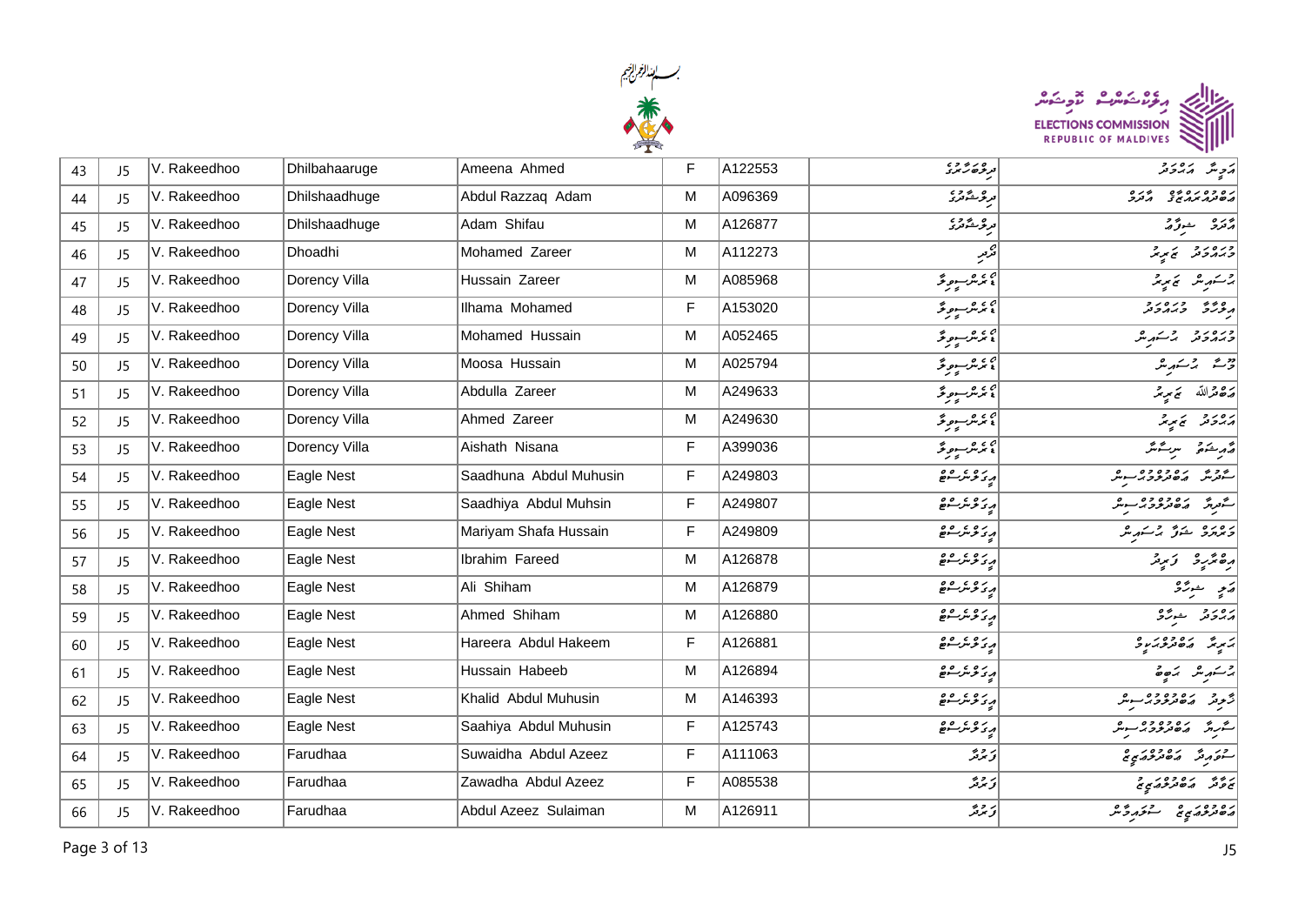



| 67 | J5             | V. Rakeedhoo | Farudhaa    | Fathmath Ziyaadhaa Zahir | F  | A235352 | ر و پژ                                        | توجوحا بمورثته تأريثه                  |
|----|----------------|--------------|-------------|--------------------------|----|---------|-----------------------------------------------|----------------------------------------|
| 68 | J5             | V. Rakeedhoo | Femoaraage  | Ahmed Ziyad              | М  | A247565 | ه <i>۵ ه</i> ه<br>و <del>و</del> بوء          | ג פי ב"ז וביבריק                       |
| 69 | J <sub>5</sub> | V. Rakeedhoo | Femoaraage  | Aminath Faruhana         | F  | A247566 | ې ده پر <sub>ي</sub><br>تر د بنر <sub>ۍ</sub> | أأوبترة وترومي                         |
| 70 | J <sub>5</sub> | V. Rakeedhoo | Femoaraage  | Sihama Hussain           | F  | A126885 | ه ۵ و ه<br>و <del>و</del> بو و                | سرژۇ برخىرىر                           |
| 71 | J5             | V. Rakeedhoo | Femoaraage  | Mohamed Naseer           | М  | A126828 | ړ <i>۵ و</i> ړ<br>تو د بوړ                    | ورەرو ئەبدۇ                            |
| 72 | J5             | V. Rakeedhoo | Femoaraage  | Anifa Hussain            | F. | A126833 | ه ۵ و ه<br>و <del>و</del> بو و                | ۇسىۋە جاسىرىد                          |
| 73 | J <sub>5</sub> | V. Rakeedhoo | Femoaraage  | Sameera Ahmed            | F  | A126834 | ړ ج پر پر<br>تر <del>ت</del> ر تر             | سَوِيدٌ مَدَوَنَد                      |
| 74 | J5             | V. Rakeedhoo | Femoaraage  | Adam Naseer              | М  | A126819 | ه ۵ و ه<br>و <del>و</del> بو و                | ە ئەرە سىر بەر                         |
| 75 | J5             | V. Rakeedhoo | Femoaraage  | Ismail Naseer            | М  | A126822 | ړ ج پر پر<br>تر <del>ت</del> ر تر             | وستوكوفر الترسية                       |
| 76 | J5             | V. Rakeedhoo | Femoaraage  | Seema Hussain            | F  | A132663 | ه ۵ و ه<br>و <del>و</del> بو و                | سىۋە ئەسكىرىتى<br>مە                   |
| 77 | J5             | V. Rakeedhoo | Finihiyaage | Khadeeja Moosa           | F. | A106356 | او مىرىدىگە ؟<br>سىرىر شى                     | تزمرچ وحرث                             |
| 78 | J5             | V. Rakeedhoo | Finihiyaage | Mariyam Hussain          | F. | A052464 | و سربر پژی<br>زیر بر                          | دەرە جەمدىر                            |
| 79 | J5             | V. Rakeedhoo | Finiroalhi  | Yahya Abdulla            | м  | A126918 | وسرچر                                         | مرمرمز مكافرالله                       |
| 80 | J5             | V. Rakeedhoo | Finiroalhi  | Aminath Rishfa           | F. | A126930 | وسرچرو                                        | أأدوبتم بمساور                         |
| 81 | J5             | V. Rakeedhoo | Finiroalhi  | Ahmed Farees             | M  | A252848 | وسرچر                                         | ړه پرو تر تر پر                        |
| 82 | J5             | V. Rakeedhoo | Finiroalhi  | Mariyam Sana             | F  | A252850 | وسرچر                                         | سەتىر<br>ر ه ر ه<br><del>د</del> بربرد |
| 83 | J5             | V. Rakeedhoo | Finiroalhi  | Fathmath Rajuni          | F  | A252846 | وسرچر                                         | ر جو د تر تر چاپ پر                    |
| 84 | J5             | V. Rakeedhoo | Finivaage   | Aishath Muna             | F  | A159664 | و سرچ ی                                       | أقهر يشوقوا الحاشر                     |
| 85 | J <sub>5</sub> | V. Rakeedhoo | Finivaage   | Shujau Ahmed             | М  | A122236 | و سرچ ی                                       | شوه ده دورو                            |
| 86 | J5             | V. Rakeedhoo | Finivaage   | Fathmath Yumna Ahmed     | F  | A102023 | وسرچري                                        | و در دوه ده ده در                      |
| 87 | J5             | V. Rakeedhoo | Funamaage   | Ali Hassan               | м  | A126908 | ۇ ئىرگە ئ                                     | پر پر بر بر بر بر                      |
| 88 | J5             | V. Rakeedhoo | Funamaage   | Shahidh Ali              | М  | A250399 | و پر پر پر<br>توسرپر <sub>تو</sub>            | ڪرير ڏيو                               |
| 89 | J5             | V. Rakeedhoo | Funamaage   | Aminath Shaazulyn        | F  | A250400 | و پر پر پر<br>توسرپر <sub>تو</sub>            | ۇ ئىر ئىق ئىق ئە                       |
| 90 | J5             | V. Rakeedhoo | Funamaage   | Shamveel Ali             | M  | A250403 | و پرېږي<br>توسرچ <sub>ک</sub>                 | شكوه في الكاملي                        |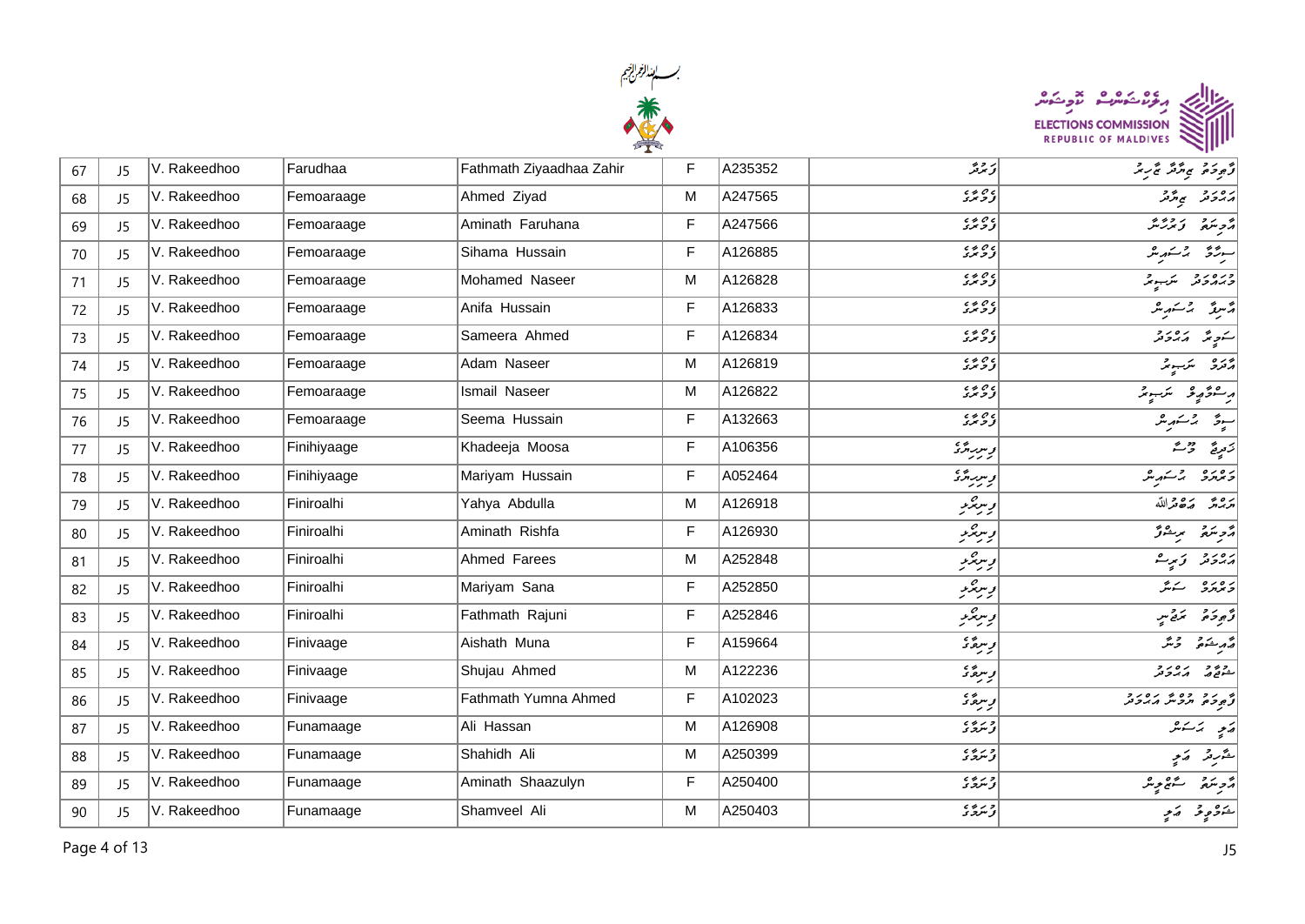



| J5  | V. Rakeedhoo | Garden                | Easa Fazeel          | м  | A247743 | پە يەھ<br>ئەسمەي مىش                 | ديد تراويده                                               |
|-----|--------------|-----------------------|----------------------|----|---------|--------------------------------------|-----------------------------------------------------------|
| J5. | V. Rakeedhoo | Garden                | Mariyam Ibrahim      | F  | A126841 | پە يەھ<br>ئەسمەي مىش                 | ويمهزه بره يزرد                                           |
| J5  | V. Rakeedhoo | Garden                | Hassan Fazeel        | M  | A121359 | پە يەھ<br>ئەسمەن <b>چ</b> ىش         | يُرْسَمْنُ - تَوْسِيطُ                                    |
| J5  | V. Rakeedhoo | Garden                | Zameera Mahamood     | F  | A050009 | پە يەھ<br>ئەسمەي مىش                 | ړ په ده ده ده د                                           |
| J5  | V. Rakeedhoo | Garden                | Mahmoodh Adam        | M  | A068857 | پە يەم مىر<br>ئەسمە مىر              | ر ه دو و په ده<br>تر برتر گرفرتر                          |
| J5  | V. Rakeedhoo | Giraage               | Ismail Zareer        | M  | A121784 | ء مر<br>مرم                          | رېشۇرغۇ ئەيد                                              |
| J5  | V. Rakeedhoo | Giraage               | Ibrahim Zareer       | м  | A096906 | ء مر<br>ء مرد                        | رە ئرىر ئىرىز                                             |
| J5  | V. Rakeedhoo | Giraage               | Khadheeja Ismail     | F  | A126874 | ء مر<br>مرم                          | زَىرٍةً پرِ الْمُؤْثَرٍ وَ                                |
| J5  | V. Rakeedhoo | Giraage               | Siyama Hussain       | F  | A126814 | ىچە تە                               | سورگر جي شکر بنگر                                         |
| J5  | V. Rakeedhoo | Giraage               | Aishath Raaiya       | F  | A247425 | و عرد<br>مرمگری                      | وكركو المركز                                              |
| J5  | V. Rakeedhoo | Giraage               | Shaheeda Ismail      | F  | A247321 | ء مر<br>مرمگری                       | خنړينې پرگونځوړنځ                                         |
| J5  | V. Rakeedhoo | Giraage               | Hussain Samee        | M  | A247318 | ء مر<br>مرم                          | ير سەر بىر سەھىي                                          |
| J5  | V. Rakeedhoo | Giraage               | Khadeeja Abdul Qadir | F  | A221250 | ء پڻري<br>مر                         | زَمِرِيَّ مَ‰مَرْدُوَّمْرِيْر                             |
| J5. | V. Rakeedhoo | Giraage               | Raajiya Hassan       | F. | A364699 | ء مو<br>ي                            | تروپۇ ئەسەش                                               |
| J5  | V. Rakeedhoo | <b>Glorius Valley</b> | Nuzuha Abdul Wahhab  | F  | A122542 | دهم پر مشور موجد<br>  د څېرم مشور مخ | و و ۵ مره وه ده و و<br>سرچ ر هر هنر و هر رحه              |
| J5  | V. Rakeedhoo | <b>Glorius Valley</b> | Zeenath Abdul Wahhab | F  | A106847 | دە بەر ئەھ<br>ئەخرىرە ئەھرىپ         | سي سر د د د د د د د <del>د</del><br>سي سره د ماند د د د ه |
| J5  | V. Rakeedhoo | <b>Glorius Valley</b> | Hamda Abdul Wahhab   | F  | A047419 | دە بېرىز شوېچە                       | ره ده ده ده ده دو<br>بروتر مان تو در مان                  |
| J5  | V. Rakeedhoo | <b>Glorius Valley</b> | Mariyam Abdul Wahhab | F  | A337889 | دە بەر ئەھمۇم <sub>ۇ</sub>           | ر ہ رہ دے وہ رہ ہو۔<br>حرمرح مضر خرومرے                   |
| J5  | V. Rakeedhoo | Golden Moon           | Abdulla Rasheed      | M  | A062395 | ہ ور ورد و<br>تح <b>ی شر</b> ح ش     | رەقەللە ئىشوتر                                            |
| J5  | V. Rakeedhoo | Golden Moon           | Hussain Muaz         | M  | A081006 | ہ و ر ودد و<br>د نو : سرچ س          | جر مسر معرض المحرور المحمد                                |
| J5. | V. Rakeedhoo | Golden Moon           | Fathimath Fazna      | F  | A075788 | ہ ور ورد و<br>تح <b>ی شر</b> ح ش     | ڙوڌو تقڻ                                                  |
| J5  | V. Rakeedhoo | Golden Moon           | Ameena Abdul Kareem  | F  | A032527 | ہ و ر ودد و<br>د نو پارلاس           | הכְייָ הַסְּיִּתְכִיתְ                                    |
| J5  | V. Rakeedhoo | Golden Moon           | Hassan Muaz          | M  | A094296 | ہ و ر ودد و<br>د نوع سرچ س           | ير کے مرکز ورکانور                                        |
| J5  | V. Rakeedhoo | Golden Moon           | Latheefa Abdulla     | F  | A126852 | ہ و ر ودد و<br>د نو : سرچ س          | حَجِيرٌ صَصْحَراللّه                                      |
|     |              |                       |                      |    |         |                                      |                                                           |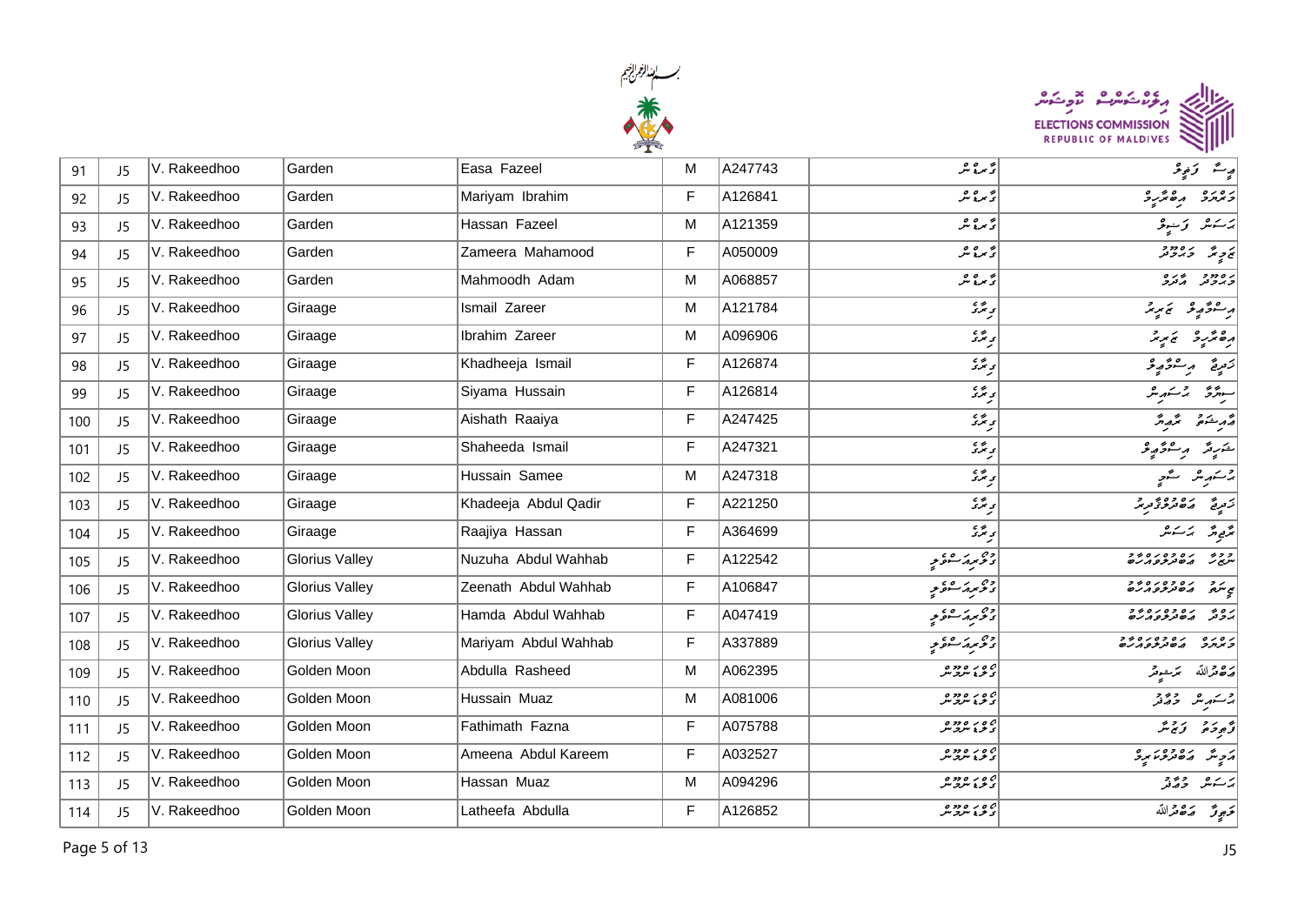



| 115 | J5             | V. Rakeedhoo | Golden Moon      | Moomina Abdul Kareem    | F  | A126855 | ہ ور ودد و<br>تح <b>رہ</b> سرچ س                                                                                            | ودونتر المقترفر المرو                                             |
|-----|----------------|--------------|------------------|-------------------------|----|---------|-----------------------------------------------------------------------------------------------------------------------------|-------------------------------------------------------------------|
| 116 | J5             | V. Rakeedhoo | Golden Moon      | Shirmeena Abdul Kareem  | F  | A126856 | ہ ور ودو و<br>د مرد شر                                                                                                      | شونر حرم مره ده در مورد<br>مشونر حرم المستقر براسمبر              |
| 117 | J5             | V. Rakeedhoo | Gulzaaru Hiyaa   | Ibrahim Shiham          | м  | A126866 | د و پر بر برگر<br><sub>ک</sub> اخری مرکبر مر                                                                                | رە ئرىر ئىن                                                       |
| 118 | J <sub>5</sub> | V. Rakeedhoo | Gulzaaru Hiyaa   | Dawood Aboobakuru       | М  | A126862 | دە بە جەر بۇ<br>ئەخرىج ئىرىرىگە                                                                                             | כככ גברג ככ<br>בקג בק השישי ה                                     |
| 119 | J <sub>5</sub> | V. Rakeedhoo | Gulzaaru Hiyaa   | Nazim Dawood            | м  | A126863 | د ه و د برگر<br>د څرنگه تر برگر                                                                                             | سَّمْحِ وَمَعْدَمَّةٍ وَمَعْدَمَّةٍ وَمَعْدَ                      |
| 120 | J5             | V. Rakeedhoo | Gulzaaru Hiyaa   | Khadeeja Ibrahim        | F  | A126864 | د وه پرځ تر پر                                                                                                              | ذَمرِيَّ , وَهُ يُرْرِدُ                                          |
| 121 | J5             | V. Rakeedhoo | Gulzaaru Hiyaa   | Nashida Dawood          | F  | A126869 | د ه و د برگر<br>د څرنگه تر برگر                                                                                             | ش <i>رْڪونرُ</i><br>سُرُڪونرُ<br>پر وو و<br>تو <sub>م</sub> اژ تو |
| 122 | J5             | V. Rakeedhoo | Gulzaaru Hiyaa   | Moonisa Dawood          | F  | A144678 | و و پر بر<br>د څري تر به تر                                                                                                 | پر دو و.<br>تر <i>هر</i> تر<br>وج <sub>سرست</sub> گر<br>مر        |
| 123 | J5             | V. Rakeedhoo | Gulzaaru Hiyaa   | Ramziyya Dawood         | F  | A115571 | د وه پرځ برگر                                                                                                               | برؤبرهر<br>پر وو و<br>تو <sub>م</sub> هر تو                       |
| 124 | J <sub>5</sub> | V. Rakeedhoo | Gulzaaru Hiyaa   | Ahmiyya Dawood          | F. | A122414 | د و پر بر برگر<br><sub>ک</sub> اخری مرکبر مر                                                                                | يرودونژ<br>پر دو و<br>تورهر تور                                   |
| 125 | J5             | V. Rakeedhoo | Gulzaaru Vaadhee | Shaheema Ibrahim        | F  | A126871 | د و و پر د و پر                                                                                                             | خنړیڅ رهنگری                                                      |
| 126 | J5             | V. Rakeedhoo | Gulzaaru Vaadhee | Hareera Ahmed           | F  | A126867 | و ه پر چوکړ<br>د څرنگ مرگومړ                                                                                                | يە ئەرەبە                                                         |
| 127 | J5             | V. Rakeedhoo | Gulzaaru Vaadhee | Azra Ibrahim            | F  | A249191 | وه پر چوتو په کليمونه د کليمونه په کليمونه د کليمونه کليمونه کليمونه کليمونه کليمونه کليمونه کليمونه کليمونه ک<br>د کليمونه | ړو په ده تر د                                                     |
| 128 | J5             | V. Rakeedhoo | Haazal House     | Azlifa Shareef          | F  | A252856 | پەرە روپە<br><i>رى بۇ ر</i> ەك                                                                                              | ړ چوژ خپرژ                                                        |
| 129 | J5             | V. Rakeedhoo | Haazal House     | Aishath Maaisha Shareef | F  | A252859 | پەرە روپە<br><i>رى بۇ ر</i> ەك                                                                                              | وُرِحَمَ وُرِحْ حَبِرِوْ                                          |
| 130 | J5             | V. Rakeedhoo | Haazal House     | Ashfa Shareef           | F  | A126924 | پەر ەر دەپ                                                                                                                  | ىزىشۇ شەيرۇ                                                       |
| 131 | J5             | V. Rakeedhoo | Haazal House     | Muneeza Shareef         | F  | A126925 | پەر ەر دەپ                                                                                                                  | دڙسيءَ خسيرو                                                      |
| 132 | J5             | V. Rakeedhoo | Haazal House     | Ahmed Shareef           | м  | A126926 | پەر ەر دەپ                                                                                                                  | پرەرو شەيرۇ                                                       |
| 133 | J <sub>5</sub> | V. Rakeedhoo | Haazal House     | Aminath Shareef         | F  | A149237 | پەرە روپە<br><i>رى بۇ ر</i> ەك                                                                                              | م <sup>و</sup> جر سکھ شکھرو                                       |
| 134 | J <sub>5</sub> | V. Rakeedhoo | Haazal House     | Mohamed Shareef         | м  | A120042 | پەر ەر دې<br>رىج بۇرۇر                                                                                                      | ورەر ئىكەرگە                                                      |
| 135 | J5             | V. Rakeedhoo | Heenaamaage      | Ilhaama Mohamed         | F. | A038604 | ر پژو <sup>ي</sup>                                                                                                          | بروژی وره دو                                                      |
| 136 | J5             | V. Rakeedhoo | Heenaamaage      | Azmeen Hassan           | м  | A247155 | ر پژو <sup>ي</sup>                                                                                                          | كالمجاج للاركاش                                                   |
| 137 | J5             | V. Rakeedhoo | Heenaamaage      | Samila Mohamed          | F  | A247014 | ر پژو <sup>ي</sup>                                                                                                          | و رە ر د<br>تر پروتر<br>سەرقە                                     |
| 138 | J5             | V. Rakeedhoo | Heenaamaage      | Mariyam Thamannee       | F  | A247011 | ر پژو <sup>ي</sup>                                                                                                          | ويروده والمركبير                                                  |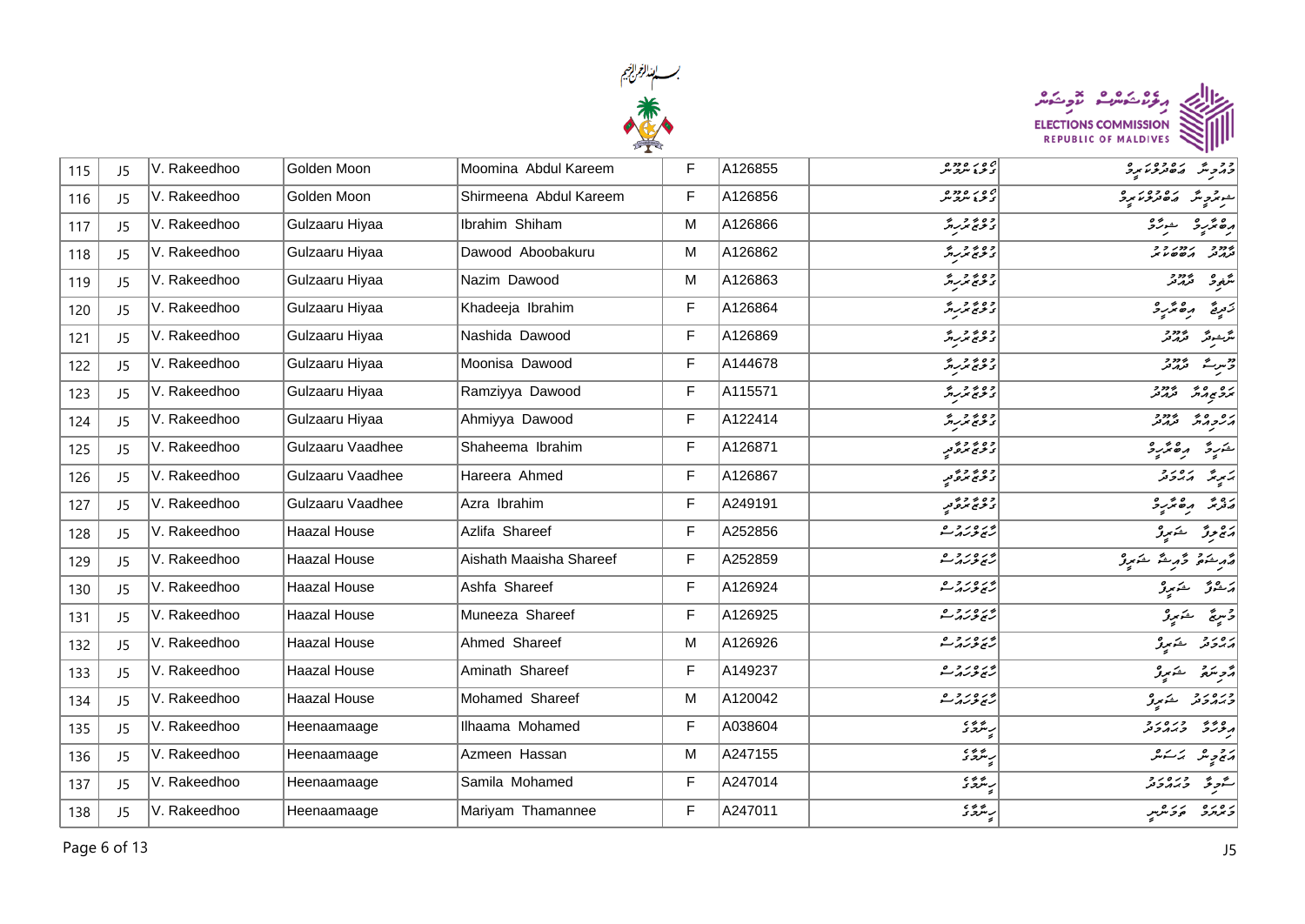



| 139 | J5 | V. Rakeedhoo | Heyzleen           | Aminath Sheeza     | F. | A247599 | يەھ بېرىتر                         | ترجه شرحه<br>سنويج                                     |
|-----|----|--------------|--------------------|--------------------|----|---------|------------------------------------|--------------------------------------------------------|
| 140 | J5 | V. Rakeedhoo | Heyzleen           | Najumunnisa        | F  | A037729 | رجم پر پر                          | ىرد دە بىرىگە                                          |
| 141 | J5 | V. Rakeedhoo | Heyzleen           | Ahmed Khaleel      | M  | A126103 | شع مویتر                           | تزوٍوٌ<br>  پر ۱۹ پر د                                 |
| 142 | J5 | V. Rakeedhoo | Heyzleen           | Mariyam Shahuza    | F  | A125944 | رجم په پر                          | ر ه بر ه<br><del>د</del> بربرگر<br>شەرجىچ              |
| 143 | J5 | V. Rakeedhoo | Heyzleen           | Idrees Khaleel     | М  | A114069 | شع مویتر                           | پر تر پر پر تر پر تر پر تر پر تر ا                     |
| 144 | J5 | V. Rakeedhoo | Heyzleen           | Aishath Laiza      | F  | A126842 | رجم پر مر                          | پھر مشدھ<br>م<br>ځه ځ                                  |
| 145 | J5 | V. Rakeedhoo | Heyzleen           | Easa Khaleel       | М  | A126843 | رجم پر پر                          | پرئش - ڈرچونژ                                          |
| 146 | J5 | V. Rakeedhoo | Heyzleen           | Najumaa Idrees     | F  | A126844 | رجم محب مثر                        | ىر قرىبە <sup>م</sup><br>ىر 3 ج.<br>سرچ <sub>ە</sub> 5 |
| 147 | J5 | V. Rakeedhoo | Heyzleen           | Idrees Hussain     | М  | A126840 | يىم پەر<br>سىم پەر                 | جر <u>س</u> ے م <i>ہ</i> بنگر<br>ېر پېړىد<br>سرچينې    |
| 148 | J5 | V. Rakeedhoo | Heyzleen           | Fathimath Shimla   | F  | A126850 | ئەج مەيىر                          | حور محر<br>مر<br>  د څو څه                             |
| 149 | J5 | V. Rakeedhoo | Hirudhugasdhoshuge | Mohamed Amil       | M  | A093509 |                                    | وحجي فحر<br>و ر ه ر و<br>تر پر ژ تر                    |
| 150 | J5 | V. Rakeedhoo | Hirudhugasdhoshuge | Samila Abdul Wahid | F  | A056005 | و و د ر ه پو و د<br>ر بوتوی سوتوری | شوق پەھىروق بەر                                        |
| 151 | J5 | V. Rakeedhoo | Hiyaa              | Ibrahim Fazeel     | М  | A025273 | رپڙ<br>$\overline{\phantom{a}}$    | أرەنزىر زىندۇ                                          |
| 152 | J5 | V. Rakeedhoo | Hiyaa              | Adam Fazeel        | М  | A125245 | رېژ                                | پژنرو تریپو ه                                          |
| 153 | J5 | V. Rakeedhoo | Hiyaa              | Asifa Mahamood     | F  | A126845 | رِيْر                              | ر ه دو و<br>تر بر تر تر<br>  پیسویژ                    |
| 154 | J5 | V. Rakeedhoo | Hiyaa              | Ahulam Rasheedh    | М  | A405003 | رپڙ                                | روره برشور                                             |
| 155 | J5 | V. Rakeedhoo | Hiyaleege          | Aishath Ahmed      | F  | A126905 | رېزىيى                             | پرور و<br>وحمر يئسمو                                   |
| 156 | J5 | V. Rakeedhoo | Hiyaleege          | Ashiya Fahmee      | F  | A126900 | رېز <sub>مونه</sub>                | پژڪونژ ترکردي                                          |
| 157 | J5 | V. Rakeedhoo | Hiyaleege          | Ismail Athif       | М  | A126901 | رېزونه                             | أرجع فيموقر                                            |
| 158 | J5 | V. Rakeedhoo | Hiyaleege          | Adam Zareer        | М  | A126902 | رېزىپە <sup>ي</sup>                | مُرْمَرْدَ لَمَ يَرِيمُ                                |
| 159 | J5 | V. Rakeedhoo | Hiyaleege          | Ameena Ahmed       | F  | A126903 | رېزونه                             | مَعٍ سَرَّ مَ مَدَّد مَد                               |
| 160 | J5 | V. Rakeedhoo | Hiyaleege          | Mariyam Mohamed    | F  | A126895 | رېزىيى                             | و رە ر د<br>تر پروتر<br>ر ه بر ه<br><del>د</del> بربرد |
| 161 | J5 | V. Rakeedhoo | Hiyaleege          | Ahmed Aboobakuru   | М  | A126896 | رېزونه                             | پروژو<br>77/27/                                        |
| 162 | J5 | V. Rakeedhoo | Hiyaleege          | Khadeeja Ahmed     | F  | A126897 | رېزىيى                             | زَمِرِةٌ 1.25%                                         |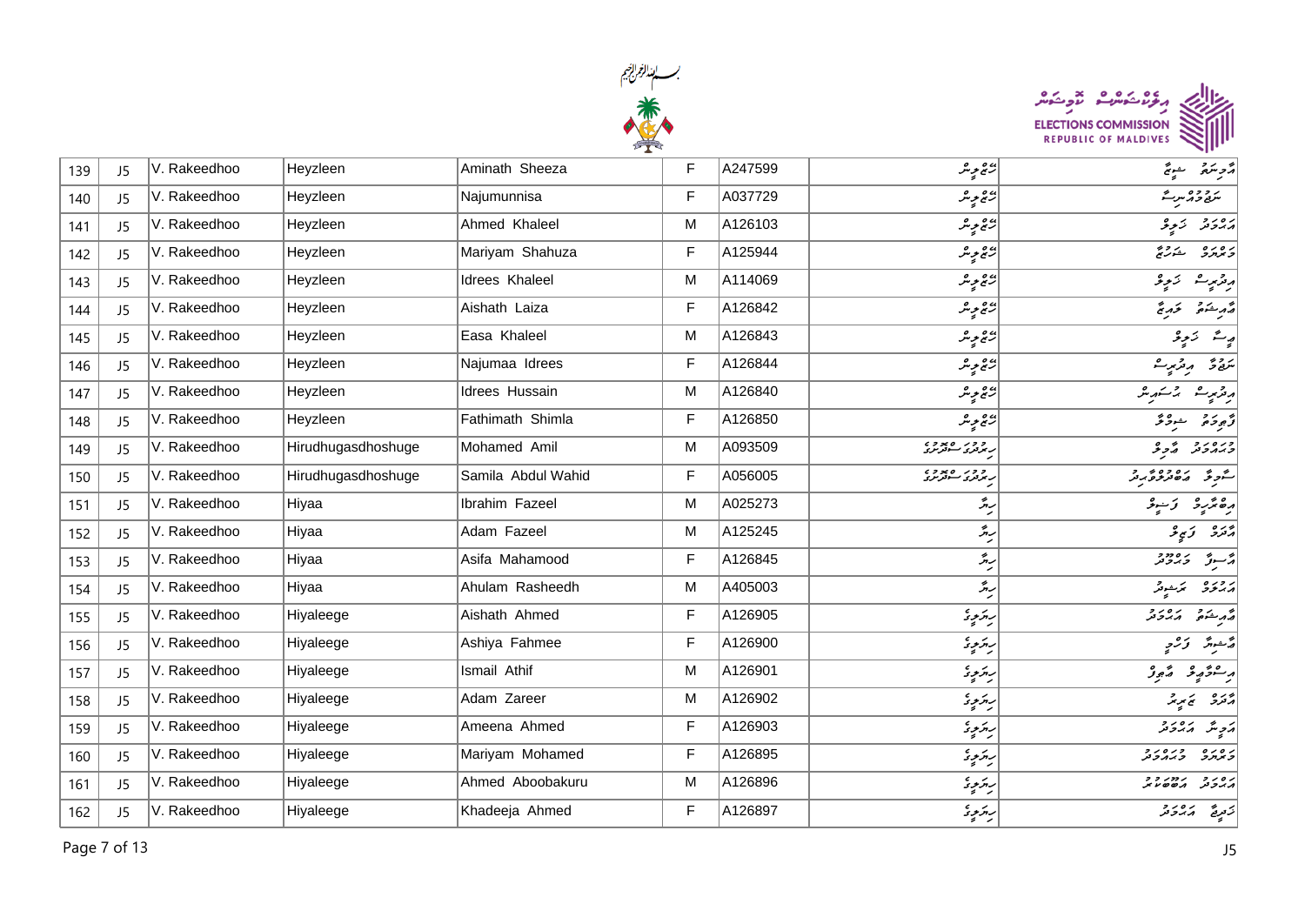



| 163 | J5             | V. Rakeedhoo | Hiyaleege   | Hassan Zareer          | М  | A001709 | رېزىي                         | يُرْسَمْشُ الْمَجْمَعِيمُ                          |
|-----|----------------|--------------|-------------|------------------------|----|---------|-------------------------------|----------------------------------------------------|
| 164 | J5             | V. Rakeedhoo | Hiyaleege   | Zulfa Ahmed            | F  | A045408 | رېزىي                         | وه ده دورو<br>بحنوتی اربر و تر                     |
| 165 | J5             | V. Rakeedhoo | Hiyaleege   | Hussain Zareer         | М  | A249955 | رېزىپە<br>بە                  | يرسكونكر المجامية                                  |
| 166 | J5             | V. Rakeedhoo | Hiyaleege   | Aseela Fahmee          | F. | A249973 | رېزىي                         | كەسپىق ئۇرقىي                                      |
| 167 | J5             | V. Rakeedhoo | Huzeyliya   | Abdulla Shareef        | M  | A250383 | دی <sub>مرت</sub> ر<br>رسم م  | برە قراللە شەم <u>ر</u> و                          |
| 168 | J5             | V. Rakeedhoo | Huzeyliya   | Ahmed Shammakh Shareef | M  | A235337 | ریم مریز                      | رەر ئەرەر ئەرەر                                    |
| 169 | J <sub>5</sub> | V. Rakeedhoo | Huzeyliya   | Aminath Najiya Shareef | F. | A235345 | دی <sub>م</sub> ورد<br>رسم م  | أُمُّرْ سَرَةٌ سُّمَّةٍ مُّذَ يَدَ يَرُدُّ         |
| 170 | J5             | V. Rakeedhoo | Huzeyliya   | Ibrahim Shareef        | М  | A049771 | [دیم عروش                     | رە ئەر ئىسى                                        |
| 171 | J5             | V. Rakeedhoo | Huzeyliya   | Athifa Yahya           | F. | A132636 | دی بردگر<br>رسم بردگر         | ړېږ درېر                                           |
| 172 | J5             | V. Rakeedhoo | Huzeyliya   | Shameema Abdul Kareem  | F. | A121220 | ریم مروژ                      | شوچۇ ھەمز جىم بور                                  |
| 173 | J5             | V. Rakeedhoo | Irumatheege | Ahmed Visham           | М  | A125943 | وبترخيمونه                    | برەرد ويقو                                         |
| 174 | J5             | V. Rakeedhoo | Irumatheege | Huzama Moosa           | F. | A135646 | وبترخيمونه                    | ریږ در                                             |
| 175 | J5             | V. Rakeedhoo | Irumatheege | Haleemath Moosa        | F  | A126865 | وبرځمو ځ                      | ديسته<br>برَوِدَهْ                                 |
| 176 | J5             | V. Rakeedhoo | Irumatheege | Ilham Moosa            | М  | A127301 | وبترخيمونه                    | ەر ئەرمە ئەستە<br>ئە                               |
| 177 | J5             | V. Rakeedhoo | Irumatheege | Imthiyaz Moosa         | М  | A127364 | <br>  پر ټرنې پو ئه           | ەر ۋ <sub>ە ت</sub> ۈرى<br>ب<br>وسته               |
| 178 | J5             | V. Rakeedhoo | Irumatheege | Inaya Moosa            | F  | A249032 | ېر تر دې<br>بر تر دې          | پر پڻ جو ش                                         |
| 179 | J5             | V. Rakeedhoo | Janbuge     | Fazeela Abdul Rahman   | F  | A246994 | پر 2 2 ي<br>تع سر <i>هه ي</i> | كرنمو من من ده ده و حد                             |
| 180 | J5             | V. Rakeedhoo | Janbuge     | Fareesha Abdul Rahman  | F  | A246989 | پر 2 2 ي<br>تع سر <i>هه ي</i> | ره وه ره د و<br>پره تربر تر س<br>تر مړيند          |
| 181 | J5             | V. Rakeedhoo | Janbuge     | Ismail Saeed           | м  | A126832 | پر 2 2 ي<br>تع سر <i>هه ي</i> | برحۇپە ئەيە                                        |
| 182 | J5             | V. Rakeedhoo | Janbuge     | Fareeda Abdul Rahman   | F. | A126860 | پر 2 2 ي<br>تع سر <i>هه ي</i> | تر پرش پره ده بره د مر                             |
| 183 | J5             | V. Rakeedhoo | Janbuge     | Rasheeda Ibrahim       | F. | A126820 | ر ه د ه<br>قع سر <i>ه د</i>   | يَرْسُوتَرُ بِهِ صَمَّرُ بِرْدَ                    |
| 184 | J5             | V. Rakeedhoo | Janbuge     | Naseera Ibrahim        | F. | A126811 | ر ه د ه<br>قع سر <i>ه د</i>   | ىئەببەش رەھترىرى                                   |
| 185 | J5             | V. Rakeedhoo | Janbuge     | Abdul Rahman Adam      | M  | A151890 | پر 2 2 ي<br>تع سر <i>هه ي</i> | גם כם גם כי כי ביגם<br>השי <i>כות הגיב</i> ית הנקב |
| 186 | J5             | V. Rakeedhoo | Janbuge     | Adam Abdul Rahman      | M  | A158079 | ر ه د ه<br>قع سر <i>ه د</i>   | وره ره ده ده وه.<br>منرچ مقترم برمرض               |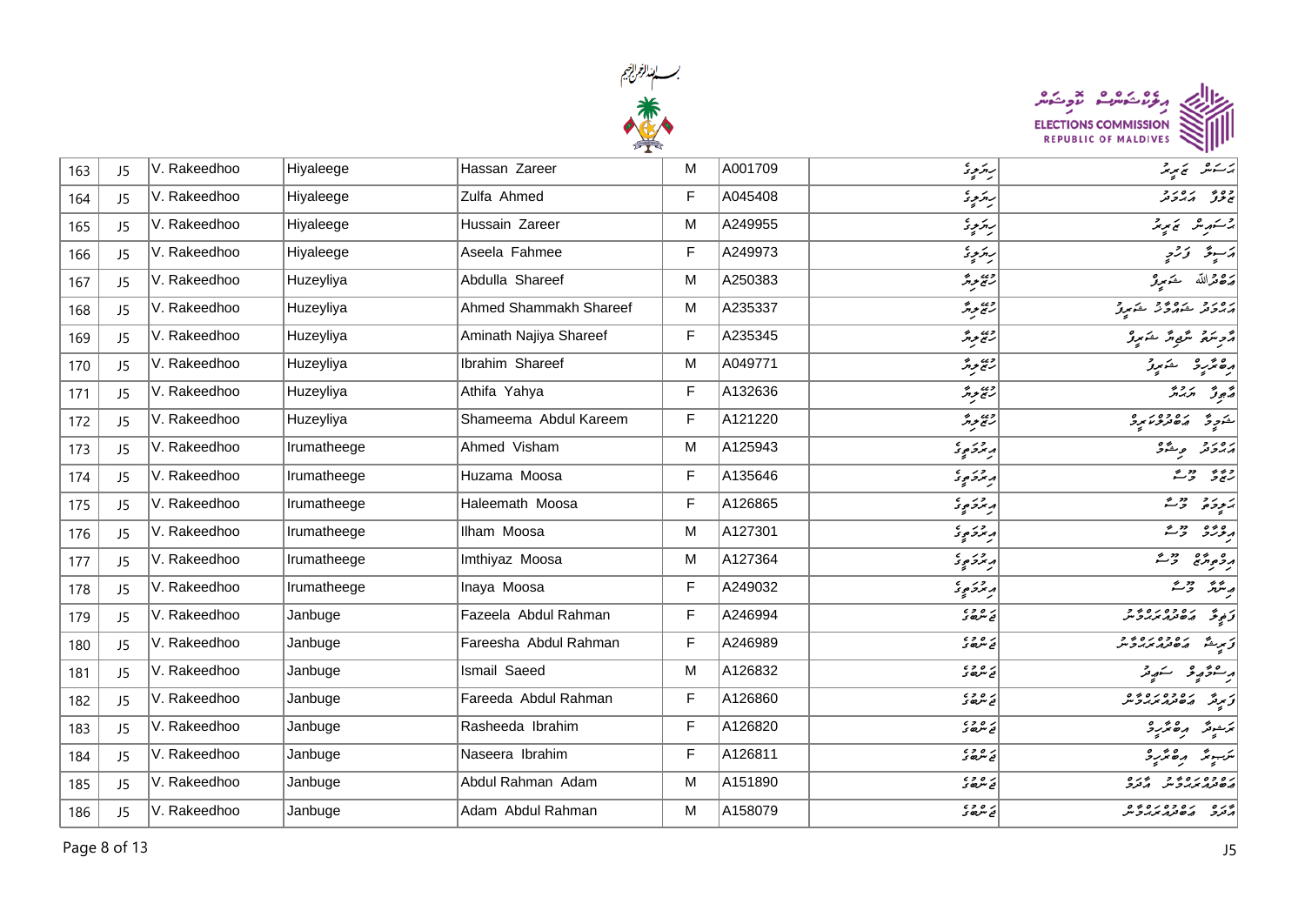



| 187 | J5             | V. Rakeedhoo | Light House        | Aishath Mohamed Manik  | F | A126815 | خەر ھەر ئەشە                          | 2 ג 2 ג 2 ג 2 ג<br>3 ג ג 3 ב تور س<br>ومجمر مشكوته |
|-----|----------------|--------------|--------------------|------------------------|---|---------|---------------------------------------|----------------------------------------------------|
| 188 | J5             | V. Rakeedhoo | Light House        | Adam Maniku            | М | A126816 | خەر ھەر جە ھ                          | و ده د سره                                         |
| 189 | J5             | V. Rakeedhoo | Light House        | Fathimath Ibrahim      | F | A126818 | خەرقە ئەرمىسى                         | ژوځو ره ژبړ                                        |
| 190 | J5             | V. Rakeedhoo | Light House        | Aishath Nadheema Ahmed | F | A247553 | خەرەر ئە                              | وأرشكتم الكبرة الكادرة                             |
| 191 | J5             | V. Rakeedhoo | Light House        | Afiya Mohamed Manik    | F | A247550 | خەرەر ئە                              | הצה כנסנכתבת                                       |
| 192 | J5             | V. Rakeedhoo | <b>Light House</b> | Yoosuf Mohamed         | M | A247551 | ىخەر <u>غۇ</u> ئەرمىيە                | מ כם כנסיק<br>ת—נצ                                 |
| 193 | J5             | V. Rakeedhoo | <b>Light View</b>  | Adam Hussain           | М | A249379 | خرموهو دو                             | ەرە جەسەر ش                                        |
| 194 | J5             | V. Rakeedhoo | <b>Light View</b>  | Zahiyya Hussain        | F | A249377 | ځه هڅ و د                             | لى بەر ئەسىر ئەسىر                                 |
| 195 | J <sub>5</sub> | V. Rakeedhoo | <b>Light View</b>  | Sharumeela Hussain     | F | A249381 | ځه هڅ و پر                            | شەرەپ ئەسىر                                        |
| 196 | J <sub>5</sub> | V. Rakeedhoo | Light View         | Ramiza Sulaiman        | F | A126813 | ځه هڅ و پژ                            | تردة كشخيرة تكر                                    |
| 197 | J5             | V. Rakeedhoo | Light View         | Hafsa Hussain          | F | A126887 | ځه هڅ ورد                             | بروث برستهرش                                       |
| 198 | J5             | V. Rakeedhoo | <b>Light View</b>  | Haseena Hussain        | F | A126888 | ځه هڅ و د                             | يزىياش الرىستىرىش                                  |
| 199 | J <sub>5</sub> | V. Rakeedhoo | <b>Light View</b>  | Ali Hussain            | М | A126890 | ځه هڅ و پر                            | أەيب برجستهرینگ                                    |
| 200 | J5             | V. Rakeedhoo | <b>Light View</b>  | Hussain Mohamed        | М | A096905 | خرموهو دو                             | ير مسكور المراد و در د                             |
| 201 | J5             | V. Rakeedhoo | <b>Light View</b>  | Aminath Hussain        | F | A081186 | ا ئۇرمۇھ ب <sup>ەد</sup>              | أقرجتم فيستهبش                                     |
| 202 | J5             | V. Rakeedhoo | Luxury Wood        | Ali Zahir              | М | A063916 | لجره بر سرح و                         | ړې تمريز                                           |
| 203 | J5             | V. Rakeedhoo | Luxury Wood        | Ahmed Jaleel           | М | A054234 | تره نړ پره ؟                          | برور تي پاڻي                                       |
| 204 | J5             | V. Rakeedhoo | Luxury Wood        | Ramziyya Mohamed       | F | A094311 | كخرى مروح                             | גם סוף כגוסגב<br>הבתואות בגורבת                    |
| 205 | J5             | V. Rakeedhoo | Luxury Wood        | Aminath Jaidha Jaleel  | F | A247574 | كخرى مروح                             | أثرم يترة في وقر في ويحر                           |
| 206 | J5             | V. Rakeedhoo | Luxury Wood        | Mariyam Jaudha Jaleel  | F | A235318 | لزه بر پره ؟                          | ב מחבר המילי הליביב                                |
| 207 | J5             | V. Rakeedhoo | Magoogasdhoshuge   | Hussain Zakuwan        | М | A236613 | ر دوبر ۱۵ پو و پر<br>تر ی ی کستوفرمزی | برستنه بكر المتحاشر                                |
| 208 | J5             | V. Rakeedhoo | Magoogasdhoshuge   | Hassan Zareer          | M | A247166 | ر دور ۱۵ پو و د<br>تر د کار سوفرمرد   | ىرىكىش ئەيرىم                                      |
| 209 | J5             | V. Rakeedhoo | Magoogasdhoshuge   | Hussain Rasheed        | М | A246858 | ر دور رہ پر و ء<br>5 ی ی سستمبر       | 2سكىرىنىڭ مۇسىيەتى                                 |
| 210 | J5             | V. Rakeedhoo | Magoogasdhoshuge   | Amjadhu Rasheed        | М | A246864 | ر دوبر ۱۵ پر و ع<br>تر ی ی سسوفرمری   | رەرو ئەيدۇر<br>مەدىر                               |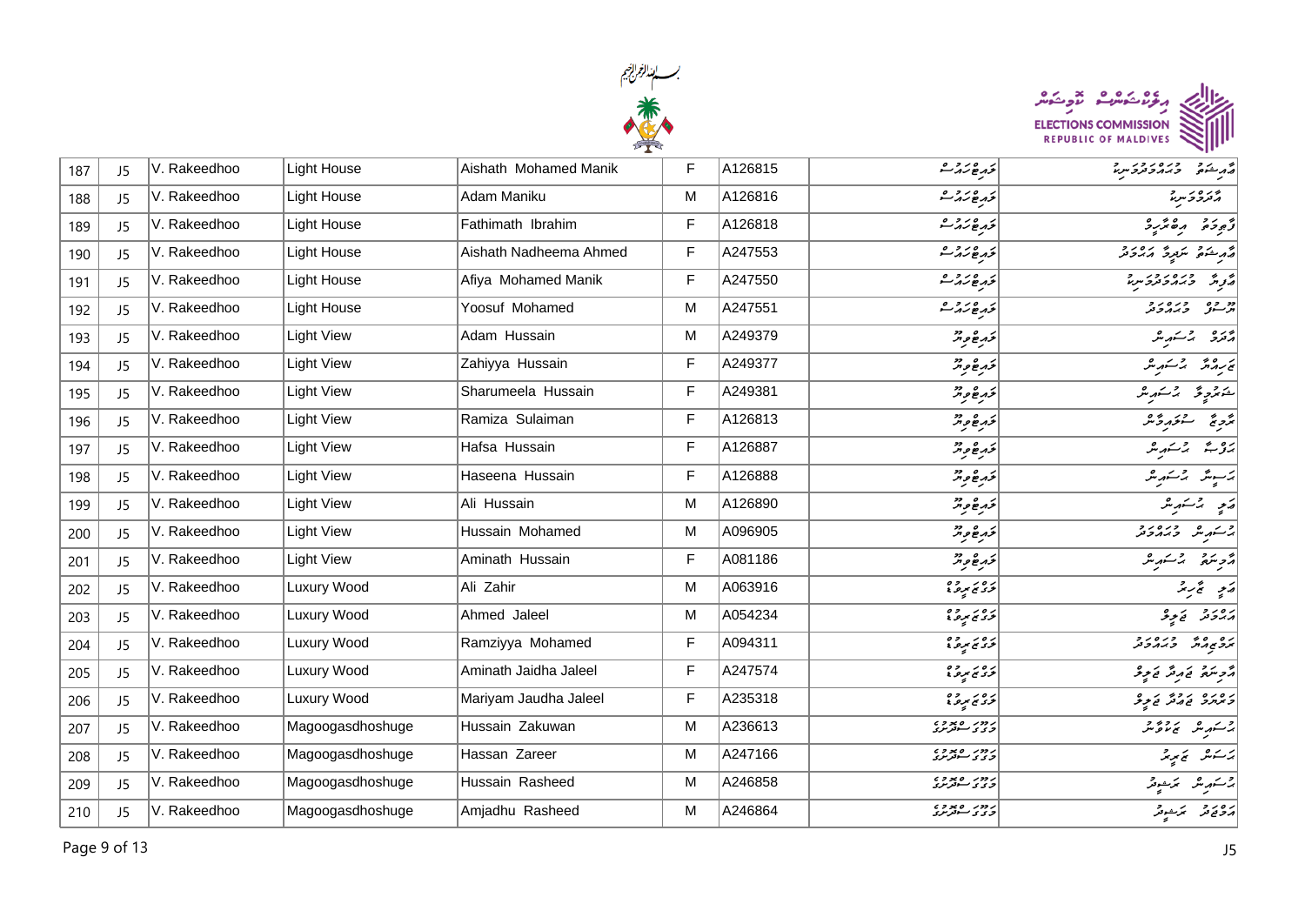



| 211 | J5             | V. Rakeedhoo | Magoogasdhoshuge | Ali Rasheed                 | М  | A126892 | ر دور _ ے پر و ی<br>حرمی کسونسرمری             | ر<br>كەنچە ئىكرىش <sub>ۇ</sub> لار |
|-----|----------------|--------------|------------------|-----------------------------|----|---------|------------------------------------------------|------------------------------------|
| 212 | J <sub>5</sub> | V. Rakeedhoo | Magoogasdhoshuge | Mariyam Rasheeda            | F. | A126893 | ر دور _ ه پو و د<br>ح ی ی سوتوری               | رەرە بەيدۇر                        |
| 213 | J5             | V. Rakeedhoo | Magoogasdhoshuge | Ahmed Rashad                | М  | A077620 | ر دوبر ۱۵ پر و د<br>تر ی ی کستونرنوی           | رەر دىكەر                          |
| 214 | J5             | V. Rakeedhoo | Manzil           | Hussain Fahumee             | М  | A053406 | دَ عربو عه                                     | برحسر تررمي                        |
| 215 | J5             | V. Rakeedhoo | Manzil           | Abdul Haris Idrees          | М  | A022594 | ئەشرىر بۇ                                      | ړه دور برو روبرے                   |
| 216 | J5             | V. Rakeedhoo | Manzil           | Sharuhan Ali                | M  | A251426 | ئەشرىر پۇ                                      | المتوراث الأمي                     |
| 217 | J5             | V. Rakeedhoo | Manzil           | Aminath Sham'aa Ali         | F  | A251428 | 5 يرىم يۇ                                      | أأوبتم المحاواة أأوا               |
| 218 | J5             | V. Rakeedhoo | Meeranmaage      | Farish Faisal               | М  | A248813 | ى <i>ي ئىر ئىرگى</i> ئى                        | وتمرة وكباندى                      |
| 219 | J5             | V. Rakeedhoo | Meeranmaage      | Fathimath Zaina Abdul Ganee | F. | A248814 | ىي ئىر <i>ھەمج</i> ئ                           | و موجه نم مره مصر دو دور           |
| 220 | J5             | V. Rakeedhoo | Meeranmaage      | Aminath Rasheeda            | F. | A126875 | لىر ئەرەپ ئە<br>سىر ئىرى <i>گە</i> ئ           | أأدوبتهم التمشيش                   |
| 221 | J5             | V. Rakeedhoo | Meeranmaage      | Mohamed Faisal              | М  | A156160 | ج پر ۵ پر ی                                    | ورەرو ۋەبىر                        |
| 222 | J5             | V. Rakeedhoo | Meeranmaage      | Aishath Mizna               | F. | A085572 | ج ټر شرچ ی                                     | وكرمشكم وتحاشر                     |
| 223 | J5             | V. Rakeedhoo | Minivan Asseyri  | Ali Zahir                   | М  | A104433 | جە سەھ شەھەر ھەتبە<br>س                        | ړې تخ په تر                        |
| 224 | J5             | V. Rakeedhoo | Minivan Asseyri  | Sulaiman Aboobakuru         | М  | A121224 | جەسقەتىدە مىقوسى                               | בן בפי ניביב                       |
| 225 | J5             | V. Rakeedhoo | Minivan Asseyri  | Aminath Naseer              | F  | A162781 | <i>دېبره ش</i> مرم شمېر                        | رامع الكرام الكرام بالمرام         |
| 226 | J5             | V. Rakeedhoo | Minivan Asseyri  | Abdul Muhusin Sulaiman      | M  | A126824 | دېبرو مرکز هغه ملکنه مر                        |                                    |
| 227 | J5             | V. Rakeedhoo | Minivan Asseyri  | Hafeeza Sulaiman            | F. | A126757 | <i>ج</i> سرە ئىشمەر مىشمېر                     | ىرىق سىخىرقىر                      |
| 228 | J5             | V. Rakeedhoo | Minivan Asseyri  | Abdul Naseer Sulaiman       | М  | A131155 | <i>دېيره شمره شم</i>                           | رە دەپرىي ئىزرگىگ                  |
| 229 | J5             | V. Rakeedhoo | Minivan Asseyri  | Fathimath Naseer            | F. | A144063 | <br>  دېبرو شمه ډېستوبر                        | رحموخا متسومه                      |
| 230 | J <sub>5</sub> | V. Rakeedhoo | Minivan Asseyri  | Hawwa Sulaiman              | F. | A077164 | <br>  دېبرو تندره سومبر                        | رەپ ئىزىرگىر                       |
| 231 | J5             | V. Rakeedhoo | Minivan Asseyri  | Mariyath Sulaiman           | F. | A246888 | <i>دېيره ش</i> وره عومبر<br>  بربره شرور مشوبر | ۇ برېزە كە ئۇرۇش                   |
| 232 | J5             | V. Rakeedhoo | Minivan Asseyri  | Aishath Naseer              | F  | A246920 | جە سە ئەھمەتكە ئە                              | ە ئەرىشكە ئىسكە ئىسىر              |
| 233 | J5             | V. Rakeedhoo | Minivan Asseyri  | Agisath Naseer              | F. | A246925 | ە بىرە ئەرەك ئەير                              | راقتي سكتمر التكريب تركيبه         |
| 234 | J5             | V. Rakeedhoo | Moonlight        | Adam Saamiy                 | M  | A126830 | التشريخ برقح                                   | ړ پره کسې                          |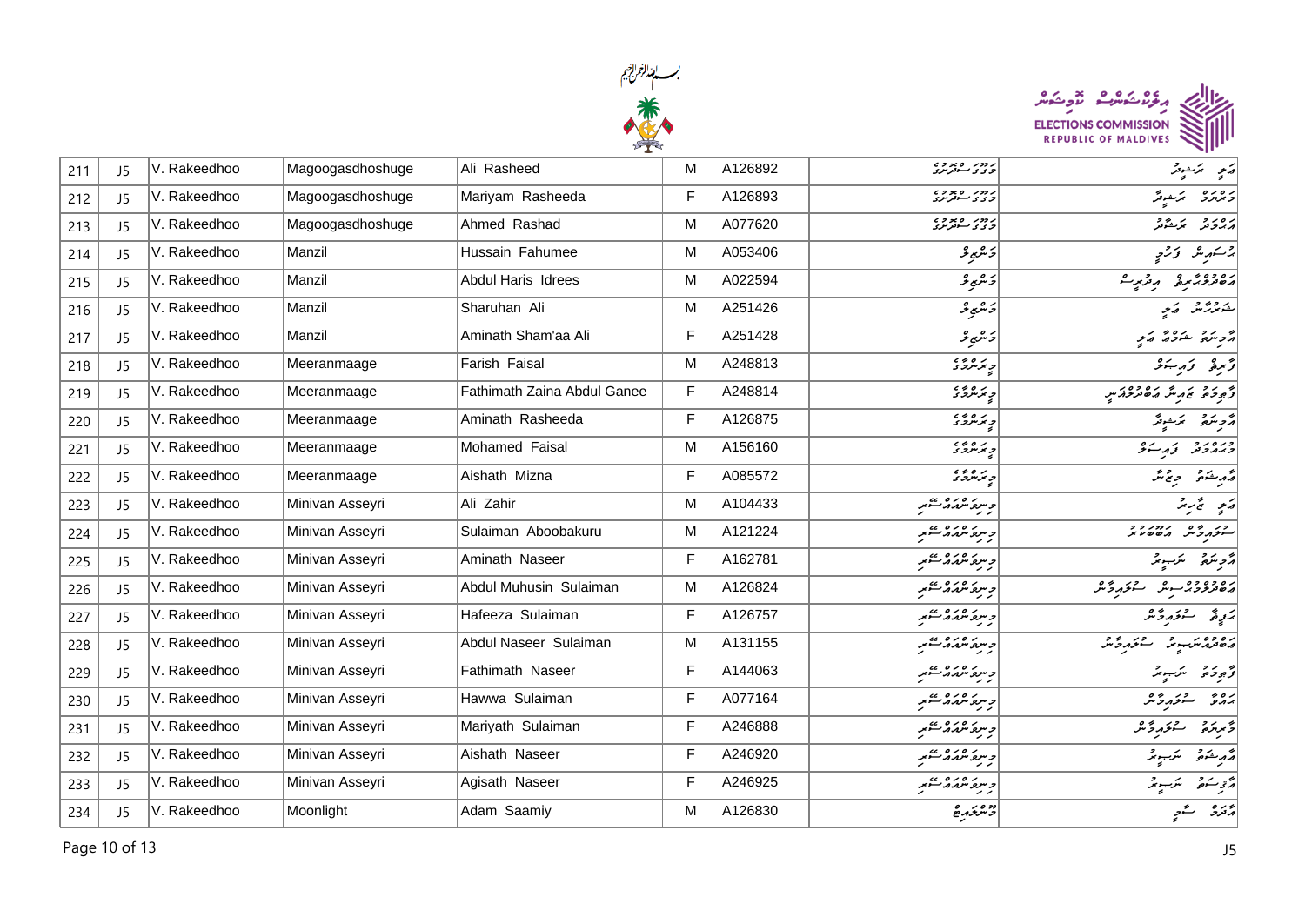



| J5<br>236<br>237<br>J5<br>238<br>J5<br>239<br>J5<br>240<br>J5<br>J5<br>241<br>242<br>J5<br>J5<br>243<br>J5<br>244<br>245<br>J5<br>246<br>J5<br>247<br>J5<br>J5<br>248 | V. Rakeedhoo<br>V. Rakeedhoo<br>V. Rakeedhoo<br>V. Rakeedhoo | Murangamaage<br>Murangamaage<br>Nares | Adam Sobah<br>Ramla Ibrahim | М  | A247508 | و ر<br>تر سرند څر د               | أدمره سنره و                            |
|-----------------------------------------------------------------------------------------------------------------------------------------------------------------------|--------------------------------------------------------------|---------------------------------------|-----------------------------|----|---------|-----------------------------------|-----------------------------------------|
|                                                                                                                                                                       |                                                              |                                       |                             |    |         |                                   |                                         |
|                                                                                                                                                                       |                                                              |                                       |                             | F  | A247477 | و بر سر و »<br>تر سر پر ژ ی       | بردؤ رەئرىر                             |
|                                                                                                                                                                       |                                                              |                                       | Sajid Mohamed               | М  | A249367 | ىترىزىشە                          | ستھومر<br>و رو ر و<br><i>د ب</i> رگرفتر |
|                                                                                                                                                                       |                                                              | <b>Nares</b>                          | Mohamed Naseer              | Μ  | A098928 | متزبر عه                          | ورەرو شهرىر                             |
|                                                                                                                                                                       | V. Rakeedhoo                                                 | Narugis Vaadhee                       | Ahmed Zameer                | М  | A077005 | ىئرىز بەشقەر                      | پروتر شوپر                              |
|                                                                                                                                                                       | V. Rakeedhoo                                                 | Narugis Villa                         | Abdul Samad Hussain         | M  | A075870 | ىئرىز <sub>ىر</sub> سىھوقە        | ره وه رر و و مهرش                       |
|                                                                                                                                                                       | V. Rakeedhoo                                                 | Narugis Villa                         | lqbal                       | М  | A126899 | ىئرىژېر تشموقە                    | برقي څر                                 |
|                                                                                                                                                                       | V. Rakeedhoo                                                 | Narugis Villa                         | Mumthaz Moosa               | М  | A126882 | ىئرىز <sub>ىر</sub> سىموقە        | وه ده دو مو                             |
|                                                                                                                                                                       | V. Rakeedhoo                                                 | Night Rose                            | Aminath Adam                | F  | A126873 | سَمهِ عَقْرَتْ ۖ                  | پر ہ<br>مرتر<br>لمجمعه يتموهم           |
|                                                                                                                                                                       | V. Rakeedhoo                                                 | Night Rose                            | Mohamed Iklal               | M  | A126870 | يئرم عوليك                        | ورورو برءوي                             |
|                                                                                                                                                                       | V. Rakeedhoo                                                 | Night Rose                            | Adam Naseer                 | Μ  | A046314 | سَرِءٍ تَرْتُ                     | پر تر سر سر سر سر                       |
|                                                                                                                                                                       | V. Rakeedhoo                                                 | Night Rose                            | Ahmed Iklal                 | Μ  | A249368 | يترم عولمته                       | پرونډ پرعڅو                             |
|                                                                                                                                                                       | V. Rakeedhoo                                                 | Ranhadhuvarudheyge                    | Ali Rasheed                 | Μ  | A033607 | ر ۵ ر ۶ ر ۶ ده<br>برس ژنره برتری  | أركمني التركيبيون                       |
| 249<br>J5                                                                                                                                                             | V. Rakeedhoo                                                 | Ranhadhuvarudheyge                    | Sakeena Abdulla             | F  | A086743 | ر ۵ ر ۶ ر ۶ و ۷<br>برمل ترو برفری | سَمَٰرٍ سَمَّرَ مَرَصْحَرْاللَّهُ       |
| J5<br>250                                                                                                                                                             | V. Rakeedhoo                                                 | Rizna Manzil                          | Umar Ali                    | М  | A104574 | ىرچ ئىر ئە ئىر ئو                 | در د په په                              |
| 251<br>J5                                                                                                                                                             | V. Rakeedhoo                                                 | Rizna Manzil                          | Ali Umar Manik              | М  | A121340 | ىرچ ئىر ئە ئىر ئو                 | پر په دروسره                            |
| 252<br>J5                                                                                                                                                             | V. Rakeedhoo                                                 | Silver Star                           | Ahmed Rasheed               | М  | A115999 | سەۋە ئەھ ئىر                      | أرور و مرشوش                            |
| 253<br>J5                                                                                                                                                             | V. Rakeedhoo                                                 | <b>Silver Star</b>                    | Abdul Azeez Ibrahim         | Μ  | A116054 | سەۋە ئەھكىر                       | גפננק בי הפיתיק                         |
| 254<br>J5                                                                                                                                                             | V. Rakeedhoo                                                 | <b>Silver Star</b>                    | Nafiu Rasheed               | М  | A151824 | سوفر ئەھ بىر                      | أشروره أسترسوس                          |
| 255<br>J5                                                                                                                                                             | V. Rakeedhoo                                                 | Silver Star                           | Hamza Rasheed               | Μ  | A151784 | سوڭرىر ھۇسر                       | پرونځ   ټرېنومر                         |
| 256<br>J5                                                                                                                                                             | V. Rakeedhoo                                                 | <b>Silver Star</b>                    | Ibrahim Rasheed             | Μ  | A065466 | سوفر ئەھ بىر                      | أرەش ئەسىسى ئىشىش                       |
| J5<br>257                                                                                                                                                             | V. Rakeedhoo                                                 | Silver Star                           | Fathimath Sharoona          | F  | A251458 | سەۋە ئەھ ئىر                      | أرموخا والمتمريش                        |
| J5<br>258                                                                                                                                                             | V. Rakeedhoo                                                 | Silver Star                           | Sharufa Abdul Azeez         | F. | A369769 | سوۇرمۇر                           | شود رەدەر ە                             |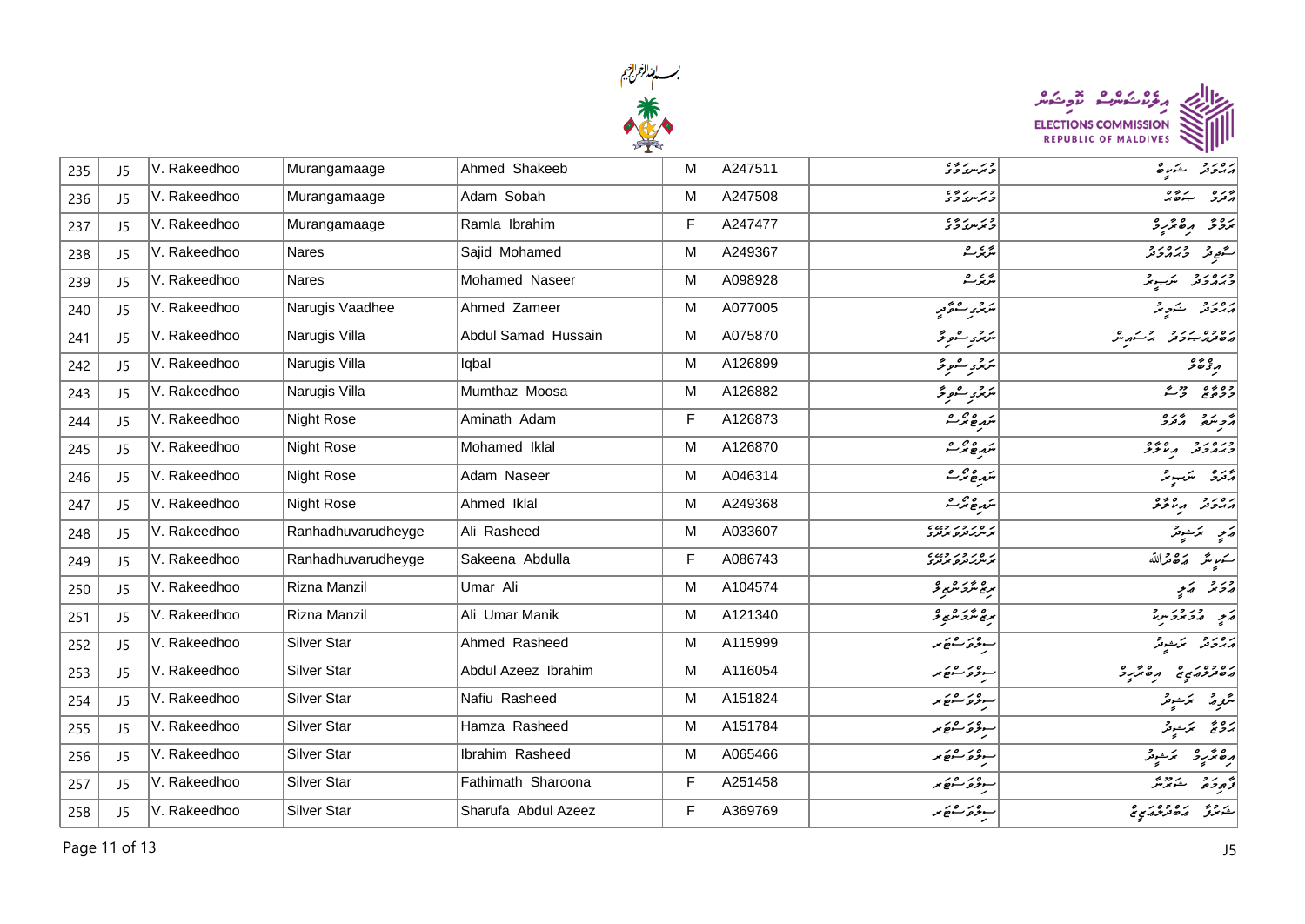



| 259 | J5 | V. Rakeedhoo | <b>Sunset View</b> | Hasim Shifaz           | м  | A248799 | ڪيرڪ <i>۾ و</i>                     | ے وگر <sup>ی</sup><br>مرکز می<br> رمسور             |
|-----|----|--------------|--------------------|------------------------|----|---------|-------------------------------------|-----------------------------------------------------|
| 260 | J5 | V. Rakeedhoo | <b>Sunset View</b> | Mariyam Ameena         | F. | A126838 | ر ۾ مه ۽ ه<br>سرسر س <u>ت</u> و پور | ر ەر ە<br>ړې پر                                     |
| 261 | J5 | V. Rakeedhoo | Tharividhaage      | Abdul Jaleel           | м  | A126851 | ئە مر <sub>ى</sub> ر قرى            | ره وه ر د<br>ره ترونج توتو                          |
| 262 | J5 | V. Rakeedhoo | Tharividhaage      | Fathimath Shifa        | F  | A126849 | ئە ئىرە قرى                         | د څو څخه<br>سندقر                                   |
| 263 | J5 | V. Rakeedhoo | Tharividhaage      | Aminath Shifa          | F  | A151801 | ئە ئىرە قرى                         | أرمز ترة<br>سندوگر                                  |
| 264 | J5 | V. Rakeedhoo | Tharividhaage      | Aishath Sifa           | F  | A248522 | اءَ مره وڙء<br>--                   | و مر ديگر د<br>مرگه مر<br>سبورٌ                     |
| 265 | J5 | V. Rakeedhoo | Tharividhaage      | Abdulla Shafiu         | M  | A235323 | <br> حوسر عرو قرى                   | رە تراللە<br>ستگور تر                               |
| 266 | J5 | V. Rakeedhoo | Udhares            | Mohamed Rasheed        | м  | A126919 | د ر ، م<br>مرتعر ک                  | و ر ه ر و<br>تر پر ژ تر<br>بمرسوقر                  |
| 267 | J5 | V. Rakeedhoo | <b>Udhares</b>     | Ali Ahmed              | м  | A126920 | د بر پر <u>م</u>                    | په پېښورو                                           |
| 268 | J5 | V. Rakeedhoo | <b>Udhares</b>     | Ahmed Rasheed          | м  | A127354 | د ر ، م<br>مرتعر ک                  | پروتر - برخوش                                       |
| 269 | J5 | V. Rakeedhoo | <b>Udhares</b>     | Naseema Ibrahim        | F  | A121221 | د ر ، م<br>مرتد بر م                | بترسوش وكالمربود                                    |
| 270 | J5 | V. Rakeedhoo | Udhares            | Hussain Rasheed        | м  | A087312 | د ري ه<br>مرتعر ڪ                   | رجم شكر مكر المراسية وتر                            |
| 271 | J5 | V. Rakeedhoo | Venus              | Solih Niyaz            | М  | A126854 | <sub>عب</sub> ِ سَرَ ٿ              | سروه<br>بدًّمزِرٌ                                   |
| 272 | J5 | V. Rakeedhoo | Venus              | Aishath Ibrahim        | F  | A126872 | <sub>حي</sub> سَر ٿ                 | ەھ ئەرىر<br>لقمر يئمقه                              |
| 273 | J5 | V. Rakeedhoo | Venus              | Abdul Latheef Sulaiman | M  | A126812 | ءٍ يئر ٿ                            | ره وه د په و<br>ش <sub>ى</sub> خ <sub>ىر</sub> جەشر |
| 274 | J5 | V. Rakeedhoo | Venus              | Niyasha Abdul Latheef  | F  | A377241 | ءٍ يئر ٿ                            | ر ه د ه ر<br>پرځمر پر ترجي<br>سرمرَّتْهُ            |
| 275 | J5 | V. Rakeedhoo | Venus Villa        | Ahmed Nizam            | М  | A246913 | ەپەئىرىشى <i>م</i> ۇ                | پروژو<br>سرۋۇ                                       |
| 276 | J5 | V. Rakeedhoo | Villa De Light     | Nafha Nooh             | F  | A249385 | <i>و څ</i> ې ځه یو                  | مترم<br>سره پژ                                      |
| 277 | J5 | V. Rakeedhoo | Villa De Light     | Abdulla Naashid        | м  | A235333 | وقحو خرمره                          | ره وه الله<br>سگرشوتر                               |
| 278 | J5 | V. Rakeedhoo | Villa De Light     | Safiya Mohamed         | F  | A126891 | وقحو خرمره                          | و رە ر د<br><i>د ب</i> ەر تەر<br>ستمويژ             |
| 279 | J5 | V. Rakeedhoo | Villa De Light     | Nooh Mohamed           | м  | A064998 | <i>و څ</i> ې ځه یو                  | ככם כנסיקים<br>ייטלי כנמכנק                         |
| 280 | J5 | V. Rakeedhoo | Villa De Light     | Ibrahim Naail          | М  | A399177 | <i>و څ</i> ې ځه یو                  | ىئەد<br>  برڇ پڙپر ٿه                               |
| 281 | J5 | V. Rakeedhoo | Wafaa              | Sofwan Ahmed           | м  | A127367 | ىرتى                                | ىبە ۋە ئەھ<br>پروژو                                 |
| 282 | J5 | V. Rakeedhoo | Wafaa              | Aminath Sooza          | F. | A127368 | ءَڙ                                 | أرجو سرقيقي المستقي                                 |